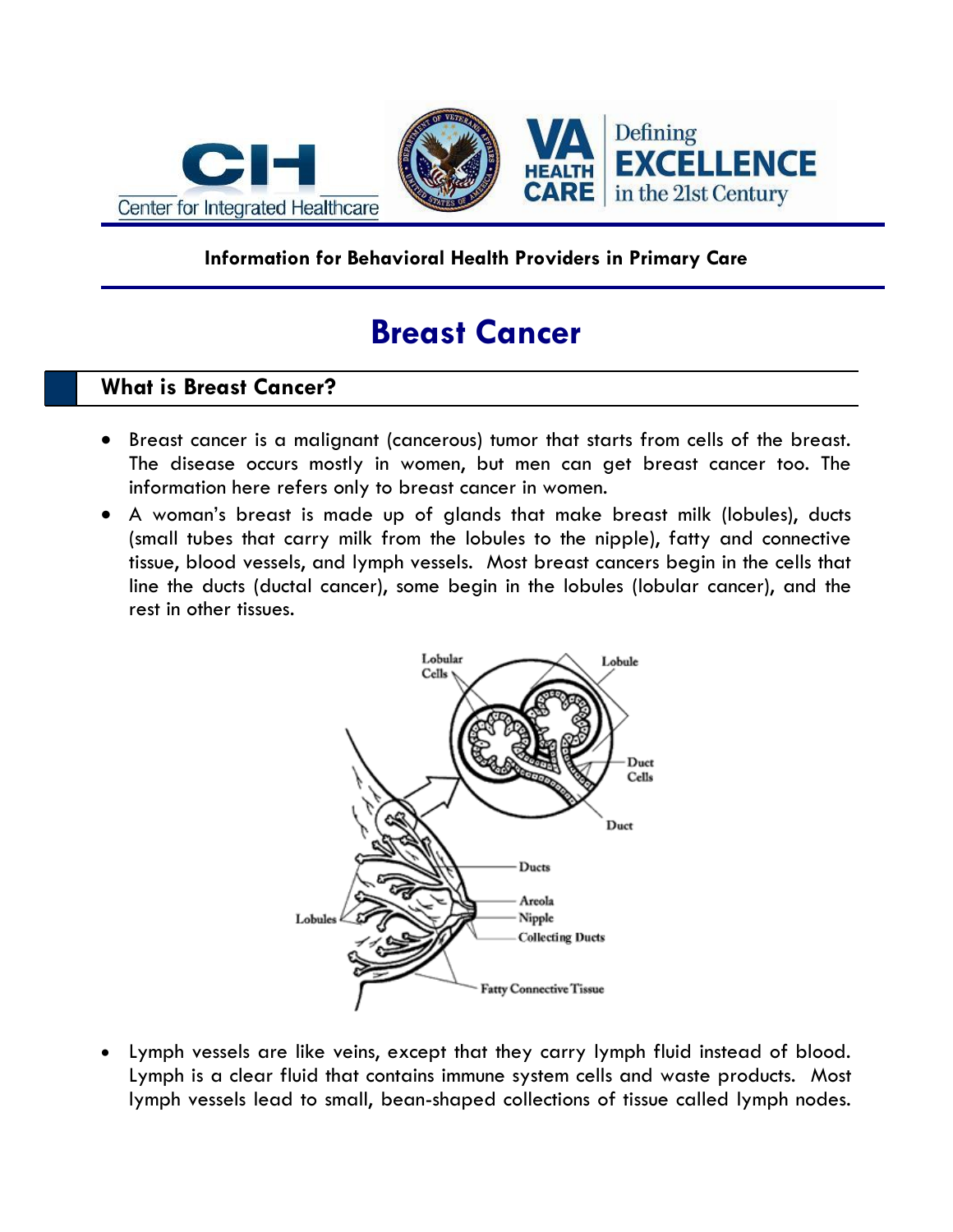### **Breast Cancer Information Sheet (continued)**

Most lymph vessels of the breast lead to lymph nodes under the arm. These are called axillary nodes. If breast cancer cells reach the underarm lymph nodes and continue to grow, they cause the nodes to swell. Once cancer cells have reached these nodes they are more likely to spread to other organs of the body as well.

## Benign Breast Lumps

- Most breast lumps are benign; that is, they are not cancer. Benign breast tumors are abnormal growths, but they do not spread outside of the breast and they are not life threatening. But some benign breast lumps can increase a woman's risk of getting breast cancer.
- Most lumps turn out to be caused by fibrocystic changes. Cysts are fluid-filled sacs. Fibrosis is the formation of scar-like tissue. Such changes can cause breast swelling and pain. The breasts may feel lumpy, and sometimes there is a clear or slightly cloudy nipple discharge.

# Main Types of Breast Cancer

- Understanding key words as they relate to breast cancer can be a challenge. Here are the most common types of breast cancer:
	- o **Carcinoma in situ:** This term is used for early stage cancer, when it is confined to the place where it started. In breast cancer, it means that the cancer is confined to the ducts or the lobules, depending on where it started. It has not gone into the tissues in the breast nor spread to other organs in the body.
	- o **Ductal carcinoma in situ (DCIS):** This is the most common type of noninvasive breast cancer. DCIS means that the cancer is confined to the ducts. It has not spread through the walls of the ducts into the tissue of the breast. Nearly all women with cancer at this stage can be cured. The best way to find DCIS early is with a mammogram.
	- o **Lobular carcinoma in situ (LCIS):** This condition begins in the milk-making glands but does not go through the wall of the lobules. Although not a true cancer, having LCIS increases a woman's risk of getting cancer later. For this reason, it's important that women with LCIS to follow the screening guidelines for breast cancer.
	- o **Invasive (infiltrating) ductal carcinoma (IDC):** This is the most common breast cancer. It starts in a milk passage or duct, breaks through the wall of the duct, and invades the tissue of the breast. From there it can spread to other parts of the body. It accounts for about 80% of invasive breast cancers.